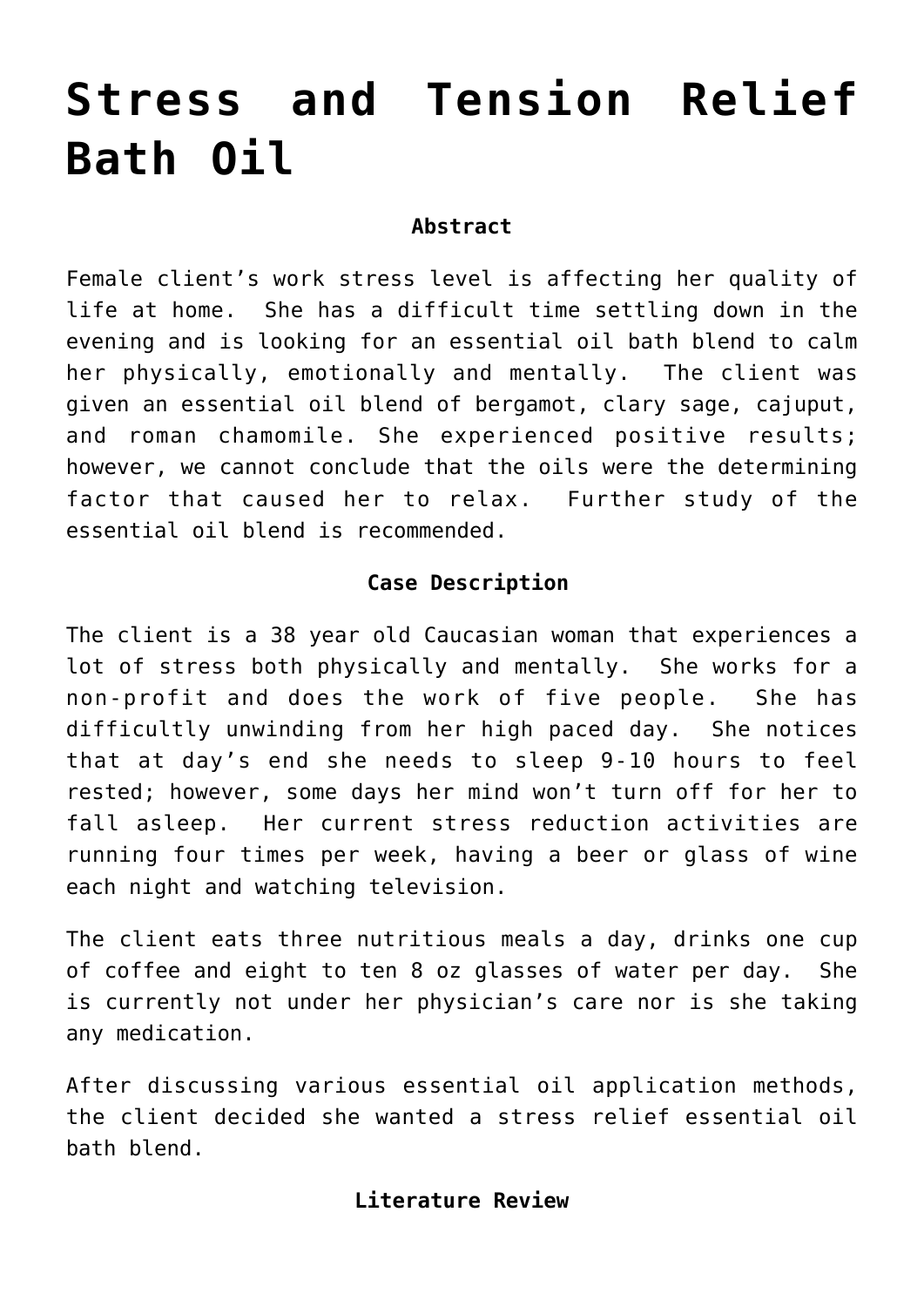Bergamot *Citrus aurantium* var. *bergamot* essential oil is expressed from the fruits peel. The plant mainly "grows near the Mediterranean, including Sothern Italy, Sicily, and Spain" (American College of Healthcare Sciences, 2012, p. 33). Cooksley (2002) describes bergamot's psycho-emotional attributes benefits depression, anxiety, stress-related disorders, nervous tension, anger, and frustration. Keville and Green (2009) support Cooksley's description and adds that bergamot balances a person's emotions and installs composure.

Clary Sage *Salvia sclarea* essential oil is grown mainly in Russia with smaller quantities produced in Morocco, south of France, England and the United States. Solvent extraction and steam distillation are the means in which the oil is removed from the plant's flowers. In July of 2010, the *Journal of Ethnopharmacology* found that *Salvia sclarea* oil had a strong anti-stressor and antidepressant effect.

Cajuput *Melaeuca leucadendron* essential oil is steam distilled from the fresh leaves and twigs of this tree. Cajuput can be found in Malaysia, Indonesia, Philippines, Vietnam, Australia, and Southeast United States. American College of Healthcare Sciences' Essential Oil Cajuput Monograph (2012) states the oil's therapeutic action relevant to this case study as antiinflammatory, antispasmodic, analgesic, carminative, decongestant, and vulnerary.

Chamomile (Roman) *Chamaemelum nobile* is grown for oil distillation in Europe, Britain, Italy, France, and the United States (American College of Healthcare Sciences, 2012, p. 53). Kurt Schnaubelt, Ph.D. (1995) attributes this oils main effects as "Antispasmodic, calming to the central nervous system; relieves symptoms related to shock" (p. 63 – 64)

#### **Treatment Protocol/Methods**

Client was given a five ml amber bottle with the following essential oils: ten drops of Bergamot *Citrus aurantium* var.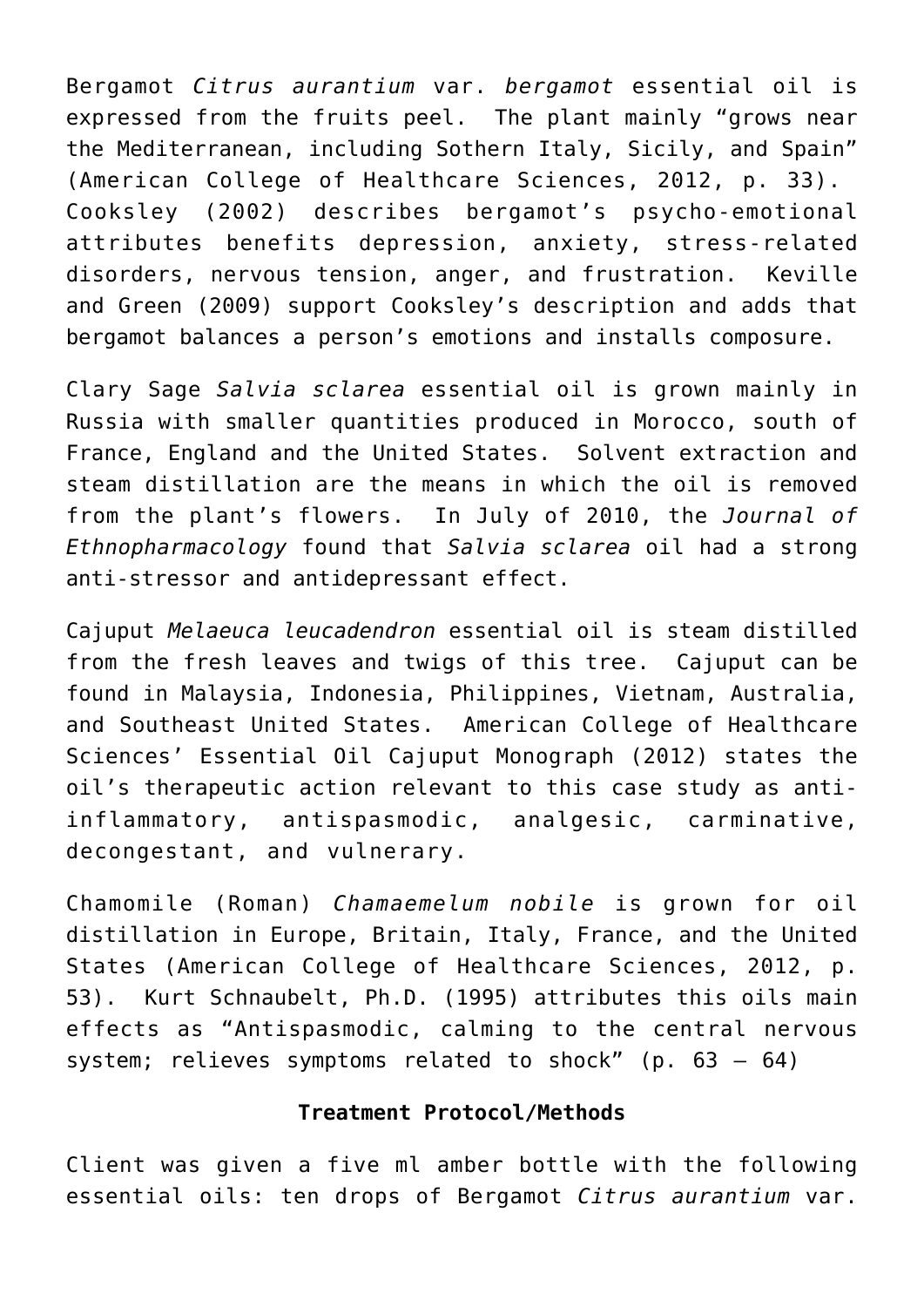*bergamot*, three drops of Clary Sage *Salvia sclarea*, three drops of Cajuput *Melaeuca leucadendron*, three drops of Roman Chamomile *Chamaemelum nobile*. She was instructed to fill her bath with warm water, apply five drops of the essential oil blend to the bath water and stir before getting into the water. No specific soaking time was given.

Client was read the following cautions/contraindications:

- This blend contains oils with toxic rating I and II. A skin patch test is required.
- Avoid using this blend during the first trimester of pregnancy.
- Do not use if there is a history of epilepsy or hypertension.
- Do not use this blend at the same time as homeopathic remedies.
- Do not exceed recommended doses. RDD: 5 drops/3 times daily.
- 2 hours after use, do not expose skin to direct sunlight.

### **Client Response**

Client stated that the dominant scent initially was the clary sage essential oil. After a few minutes the other oils' scents became more noticeable. The aroma was very pleasant and she felt her body relax during and after the soak. She did notice that after twenty-five minutes of soaking, the back of her legs, stomach, and lower back started to tingle.

#### **Evaluation**

The overall effectiveness of the bath blend was positive. Because of the tingling sensation, it was recommended to the client to either soak less using five drops of the blend or only place two to three drops of the blend in the water when soaking for twenty minutes or more. If she continued to experience the tingling sensation while soaking with the oil,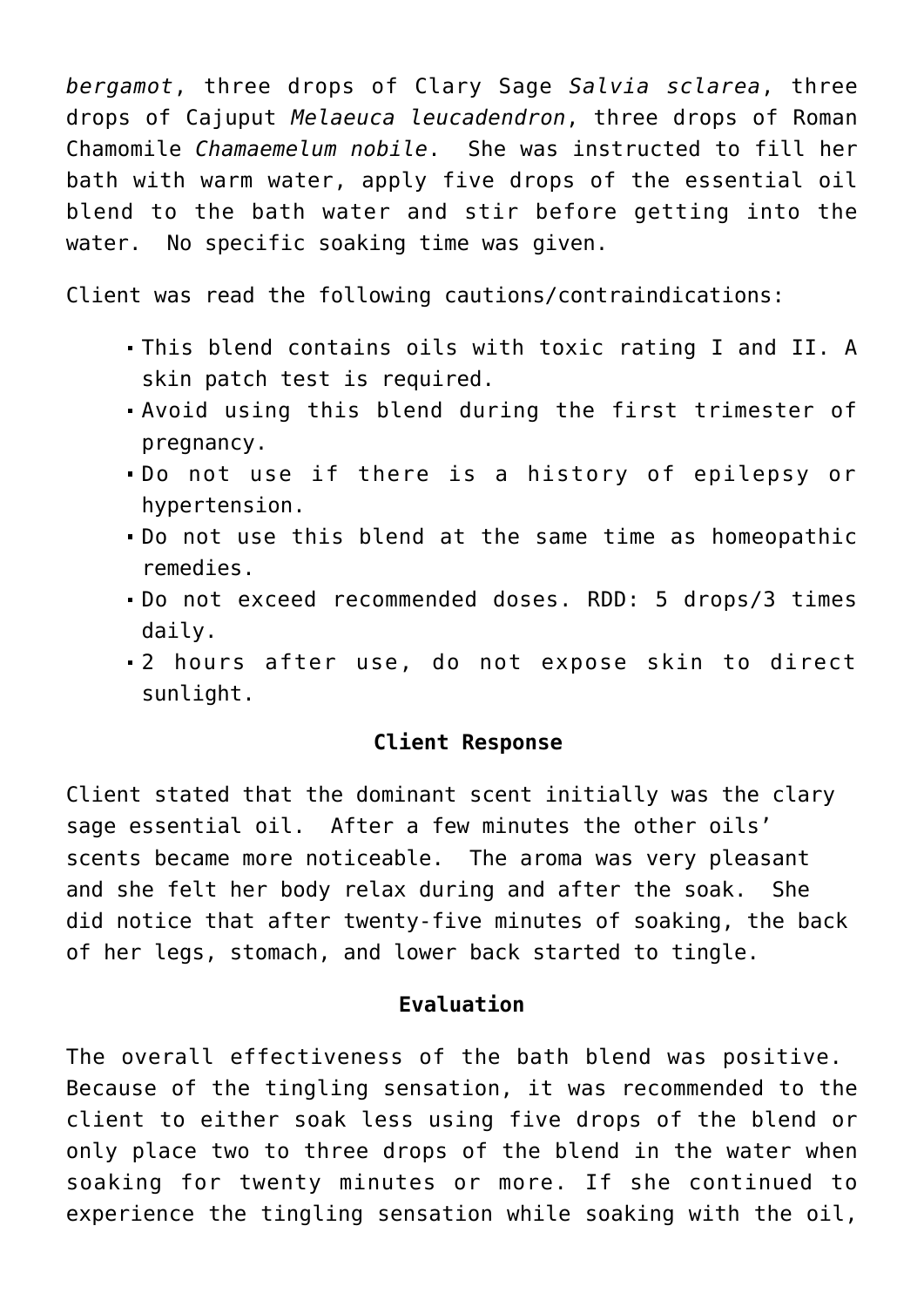she is to stop using it and a new bath blend would be created for her.

This study cannot conclude that the essential oils, the warm bath water, the bathing time or a combination of these three items were the main cause of her relaxation. We do know that the client still experiences stress throughout her busy work day and that she now has an additional option to help her relieve tension after work. Additional studies are recommended.

#### **References**

Akko, E. K., Güvenç, A., & Yesilada, E. (2009). A comparative study on the antinociceptive and anti-inflammatory activities of five Juniperus taxa. *Journal of Ethnopharmacology*, 330-336.

American College of Healthcare Sciences. (2012). Bergamot Monograph. *ACHS Aroma 303 and Aroma 304 Essential Oil Monograghs.* (pp. 33) Portland: American College of Healthcare Sciences.

American College of Healthcare Sciences. (2012). Cajuput Monograph. In *ACHS Aroma 303 and 304 Essential Oil Monographs* (pp. 45-48). Portland: American College of Healthcare Sciences.

American College of Healthcare Sciences. (2012). Chamomile (Roman) Monograph. In *ACHS Aroma 303 and 304 Essential Oil Monographs* (pp. 53). Portland: American College of Healthcare Sciences.

Amsterdam, J. D., Yimei, L., Soeller, I., Rockwell, K., Mao, J. J., & Shults, J. (2009). A Randomized, Double-Blind, Placebo-Controlled Trial of Oral Matricaria recutita (Chamomile) Extract Therapy for Generalized Anxiety Disorder. *Journal of Clinical Psychopharmacology, 29*(4), 378-382.

Kurt Schnaubelt, P. (1998). Choosing Essential Oils. In